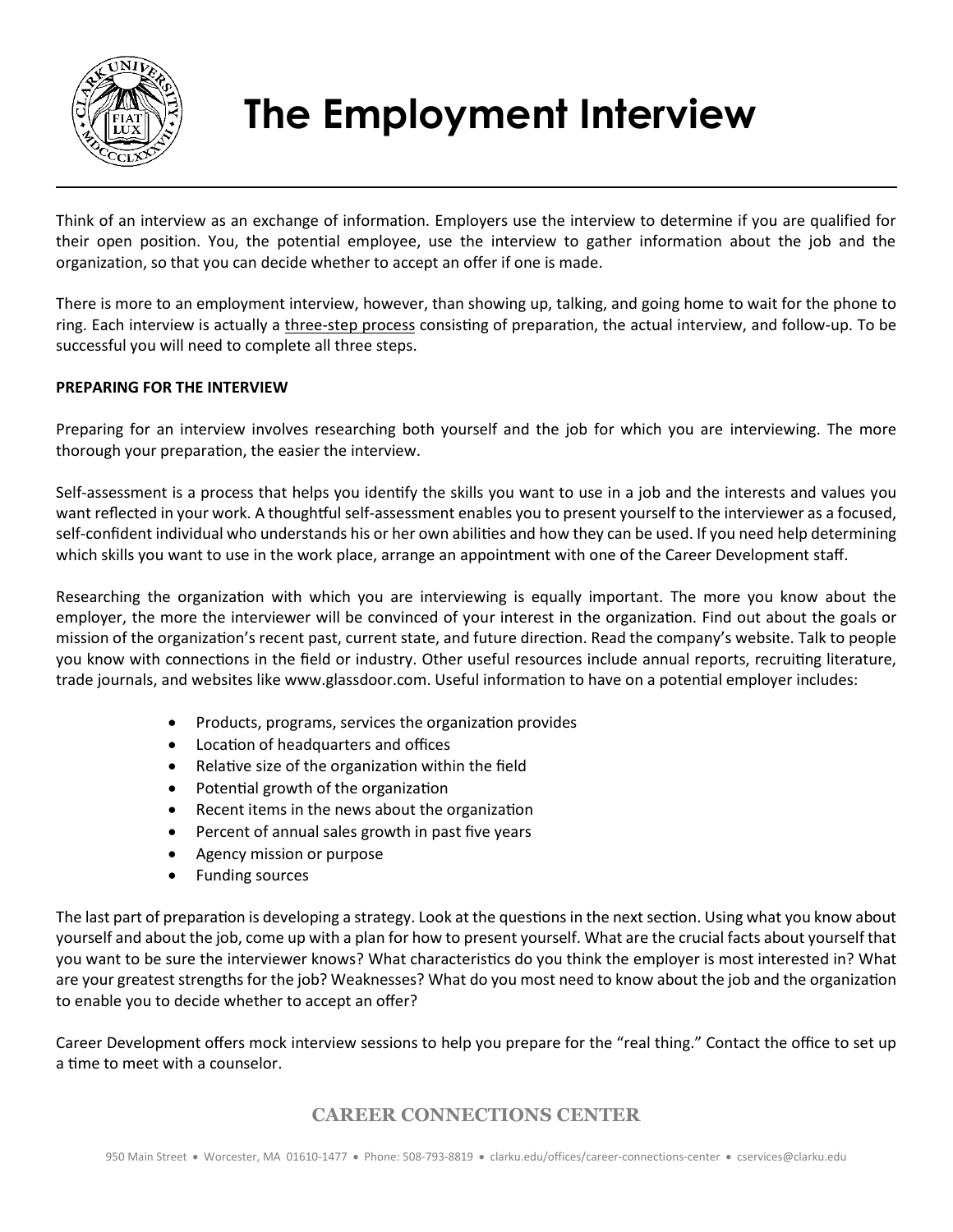### **THE INTERVIEW**

*Can you do the job? Will you do the job? Will you fit in with our organization?*

The employer's goal in the interview is to answer these three questions. Any questions the interviewer asks relate to these basic issues. Everything about you—your answers to questions, the questions you ask, your manner and dress—should address these concerns. First impressions count. So . . .

- Dress professionally and appropriately. Avoid excessive jewelry or trendy styles. Wear an interview suit in a neutral color (navy, black, gray).
- Keep your résumés in a portfolio and always bring extra copies on résumé paper.
- Arrive a few minutes early.
- Shake hands firmly.
- Show interest in the interviewer, the job, and the employer. Enthusiasm is important. Make eye contact.
- Be candid and relaxed. Don't sound like a recorded message. You may find it helpful to practice answering questions through a mock interview with Career Development staff.
- Present yourself positively and honestly; highlight your past achievements. Give examples of when and how you have successfully used your abilities. Share credit for your accomplishments when appropriate.
- Answer the questions asked and stop talking. Don't be afraid of silence. Careful listening is as important as articulate answering.
- Express yourself clearly and vividly when answering questions. No formula can give you the answer to all the questions, but a good rule of thumb is: state your claim in one sentence; explain what you mean by that claim in two or three sentences; support your claim by giving a specific example from your past.
- Avoid negativity, especially in discussing past bosses or co-workers.
- Make sure to get a business card from each person you meet with.

### **The Interviewer's Questions**

The interviewer will ask questions about your school and work experience, your strengths and weaknesses, and your shortand long-term goals. Behind these questions are the main concerns of: do you have the skills and motivation to do the job well and will you be a welcome addition to the organization's team? A good interviewer will often follow up your answer with a question based on the information you have just given. Be prepared to respond thoughtfully as an interviewer probes more deeply into a topic, even if it may seem irrelevant to the job you are seeking. Listen carefully to the interviewer and watch his/her responses, so that you can determine the concern that motivates the question. Is she or he worried that you'll quit and go back to school after a year or two? Does she or he think your experience might not relate to the job? Try to answer the hidden questions, as well as those that are spoken.

Common questions include:

- Tell me a bit about yourself.
- Why are you interested in this position?
- Tell me about your strengths in relation to this position.
- What do you consider a weakness? How have you worked on improving that weakness?
- Where would you like to be in five years?
- How would your peers describe you?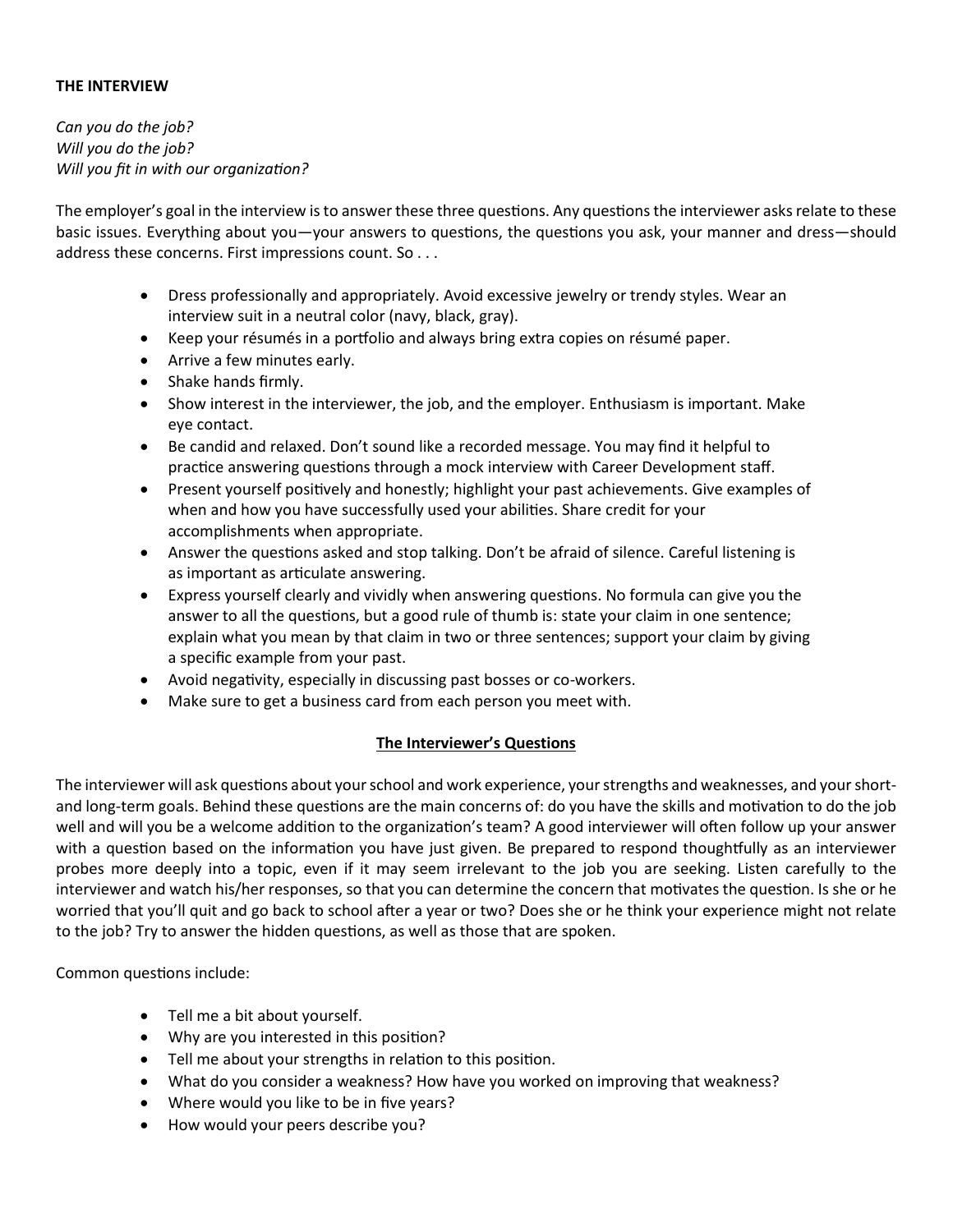- Why should we hire you?
- In what ways do you think you can make a contribution to this organization?
- Tell me about the accomplishment you are most proud of and why.
- Describe your most rewarding college experience.
- What led you to choose your major or field of study?
- Do you think that your grades are a good indication of your academic achievement?
- How do you work under pressure?
- In what part-time or summer jobs have you been most interested? Why?
- What two or three things are most important to you in your job?
- What are the most important rewards you expect in your career?
- How do you motivate yourself and others?
- Give me an example of your time management skills.
- What other positions are you applying for?
- How do you like to be supervised?
- What are your short- and long-term goals?
- Do you plan to pursue an advanced degree?
- How do you prioritize and juggle multiple tasks?

Another common interviewing practice is to ask behavioral questions that present a situation to uncover how you would behave or react to a typical scenario. Some examples of situational or behavioral questions include:

- Have you ever had to convince others to see your point of view? How did you go about persuading them?
- Tell me about a time when a project you worked on failed. How did you respond?
- Give an example of a time when you needed to make a difficult decision.
- Tell me about a time when you faced a significant challenge.
- You disagree with a decision your supervisor has made. How would you handle it?
- Describe a situation where you needed to take a leadership position. What was the outcome? Did you encounter any conflicts? If so, how were they resolved?

The interviewer asks questions such as these to get past the "pat" interview responses and probe into what your problem solving abilities are and how you might truly react to a work situation. These questions can be more challenging. Prepare by thinking specifically about situations in classes, activities, and previous work situations that demonstrate your skills and abilities.

### **Your Questions**

The questions you ask can be as important as the ones you answer. Not only will they help you obtain information you need, they demonstrate your sincere interest in the job. Don't miss this opportunity to use questions to present your abilities. Avoid asking questions that could be answered by annual reports or other easily available materials; you will appear unprepared. Avoid asking questions simply to flaunt your preparation for the interview or to impress the interviewer with the question itself. Your questions should arise from genuine interest in the topic.

Questions you may want to ask an employer include:

- How would you describe a typical day on the job?
- What do you consider to be the most important day-to-day responsibilities on the job?
- What are some typical first-year assignments?